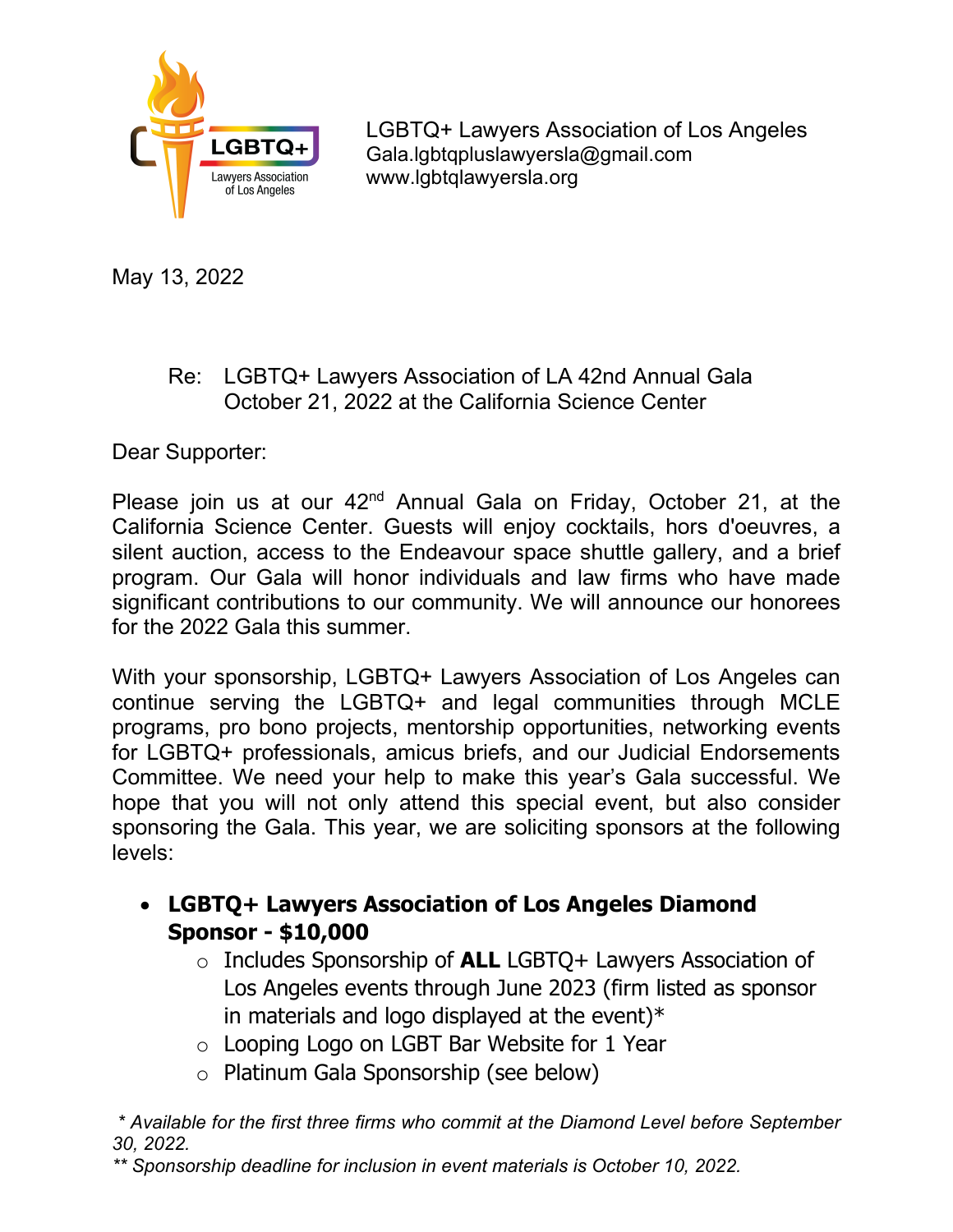

- Platinum  $$5,000$ 
	- o Includes Sponsorship of the LGBT Bar LA's Trans Day of Visibility Event in March, 2023 (listed as sponsor in materials and logo displayed at event)\*
	- o Table for 10 People (General Admission for 10 People)
	- o Full Slide Logo Display During the Program\*\*
	- o Logo Displayed at Gala Registration
	- o Logo on LGBT Bar Gala Website
- $\bullet$  Gold \$3,500
	- o Table for 10 People (General Admission for 10 People)
	- o Half Slide Logo Display During the Program\*\*
	- o Logo on LGBT Bar Gala Website
- $\bullet$  Silver \$2,000
	- o 5 General Admission Tickets (No Table)
	- o Half Slide Logo Display During the Program\*\*

You can fill out the attached form to sponsor the event. Thank you for your support, and we look forward to seeing you in October!

Sincerely,

Abbi Coursolle, Co-Chair, LGBTQ+ Lawyers LA Gala Committee [Gala.lgbtqpluslawyersla@gmail.com](mailto:Gala.lgbtqpluslawyersla@gmail.com)  (310) 736-1652

*<sup>\*</sup> Available for the first three firms who commit at the Diamond Level before September 30, 2022.* 

*<sup>\*\*</sup> Sponsorship deadline for inclusion in event materials is October 10, 2022.*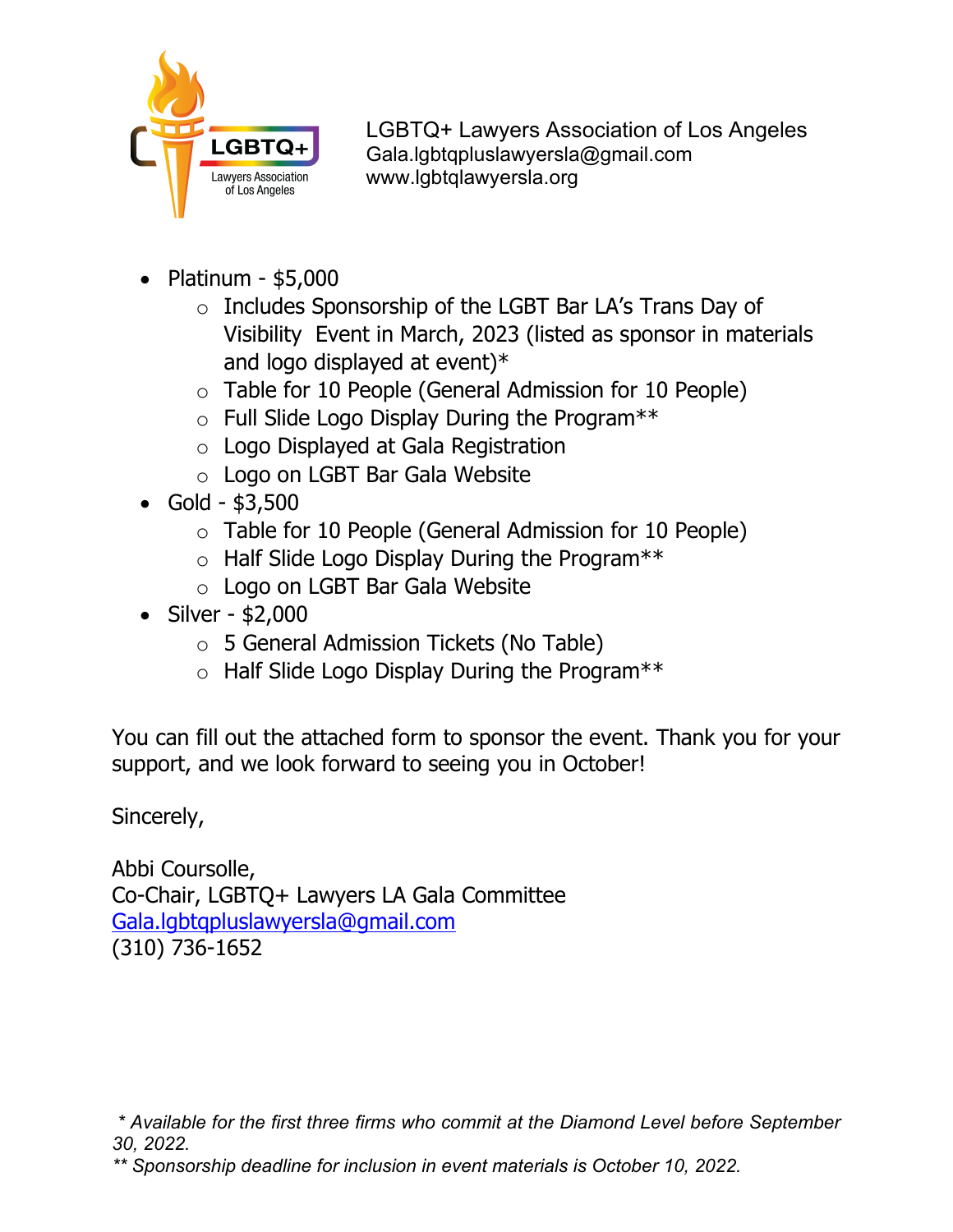

# **Financial Sponsorship: 42nd Annual Gala**

### **Donor Information**

| (Please provide name exactly as you wish it to appear in event materials.)          |  |  |  |                            |  |  |
|-------------------------------------------------------------------------------------|--|--|--|----------------------------|--|--|
|                                                                                     |  |  |  |                            |  |  |
|                                                                                     |  |  |  |                            |  |  |
|                                                                                     |  |  |  |                            |  |  |
|                                                                                     |  |  |  |                            |  |  |
|                                                                                     |  |  |  |                            |  |  |
| <b>Payment Method</b> (checks preferred)                                            |  |  |  |                            |  |  |
| $\Box$ Check included (see below)                                                   |  |  |  |                            |  |  |
| $\Box$ Please charge my: $\Box$ Amex $\Box$ Master Card $\Box$ Visa $\Box$ Discover |  |  |  |                            |  |  |
|                                                                                     |  |  |  |                            |  |  |
|                                                                                     |  |  |  |                            |  |  |
|                                                                                     |  |  |  | Expiration: ______________ |  |  |

Proceeds from the Gala support the work of the LGBTQ+ Lawyers Association of Los Angeles, Federal Tax ID  $# 95-3958662$ , a  $501(c)(6)$  organization.

#### **Please make checks payable to:**

LGBTQ+ Lawyers Association of LA ATTN: Dimitri Portnoi, LGBTQ+ Lawyers Association of Los Angeles c/o O'Melveny & Myers 400 South Hope Street, 18th Floor Los Angeles, CA 90071

#### **Gala Contact:**

Abbi Coursolle Co-Chair, LGBTQ+ Lawyers LA Gala **Committee** [Gala.lgbtqpluslawyersla@gmail.com](mailto:Gala.lgbtqpluslawyersla@gmail.com)  (310) 736-1652